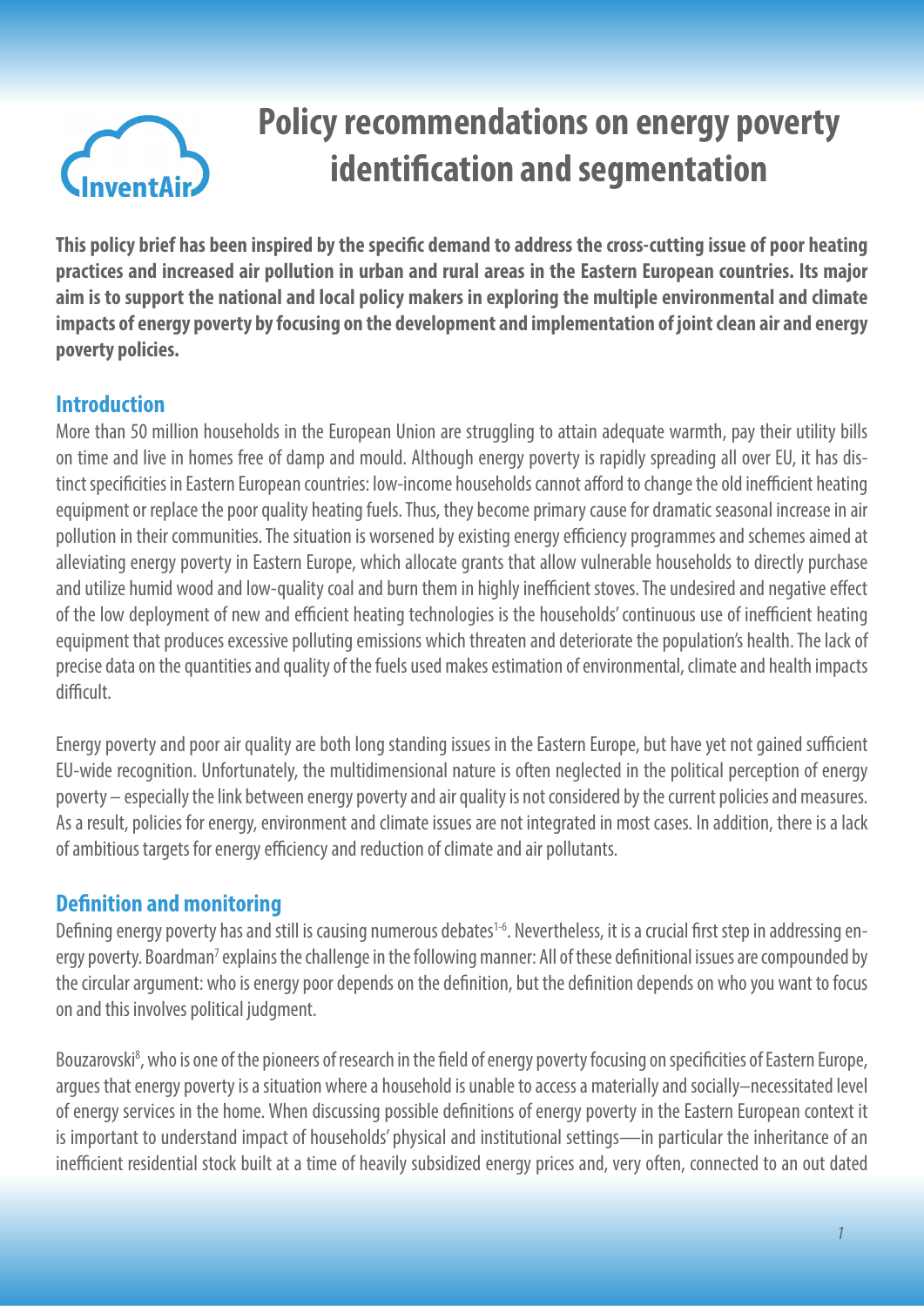energy supply system<sup>9</sup>. .

Defining energy poverty is also difficult because it is related to availability of data, which is scarce or not at all available in Eastern European countries. Likewise for the fuels used for heating: the estimation of the impact of wood and coal used for domestic heating is difficult due to lack of comprehensive data. The emission inventories on national level poorly represent the amounts of wood and coal used for domestic heating and such inventories on local level are difficult to obtain, structure and keep up-to-date.

Another significant challenge is to deepen the understanding across 'spatial patterns' of energy poverty<sup>10</sup>. There is a need to understand the variations in energy poverty depending on the various economic, social, to some extent historic and cultural, but also political and institutional contexts and legacies. These variations will not only help to understand that there is no single recipe to fight energy poverty, but they can also ease the transfer of good practices between regions that face similar challenges.

The first step for getting a real measure of energy poverty is to define and agree on indicators which need to be monitored for understanding energy poverty. To this end, the following steps would be recommended:

- Make a more specific analysis of the problem on the local and national level in Eastern Europe
- Continue discussions to adopt measurable definition of energy poverty at national and EU level
- Develop and adopt national and EU wide indicators for monitoring energy poverty
- Improve the data collection based on selected universal indicators so that results are comparable between countries and change monitored throughout different time periods and energy poverty statistics continuously monitored
- Define vulnerable groups at national and EU level

It should, however, be noted that action cannot be delayed in expectation of a definition and measurement instruments. Neither can these be developed void of action.

# **Energy efficiency measures**

Financial support, such as payment of energy bills or giving support for heating fuel, should be used as a measure after all cost-effective energy efficiency options have been implemented. It should not be the first measure as it does not contribute to overall improvement of quality of life and it does not promote rational energy use.

Energy poverty should be included in national level energy efficiency programmes. National programs for energy poverty should offer implementation mechanisms which are specifically designed for improvement of energy efficiency for the vulnerable consumers. Measures designed for tackling energy poverty through implementation of energy efficiency measures should focus on:

- Low-cost energy efficiency and energy saving measures (efficient indoor lighting, draft proofing of doors and windows, reflective foils for radiators, thermometers etc.)
- Replacement of household appliances ("old for new")
- Replacement of inefficient heating system (with use of renewables when possible)
- Different levels of retrofitting building envelope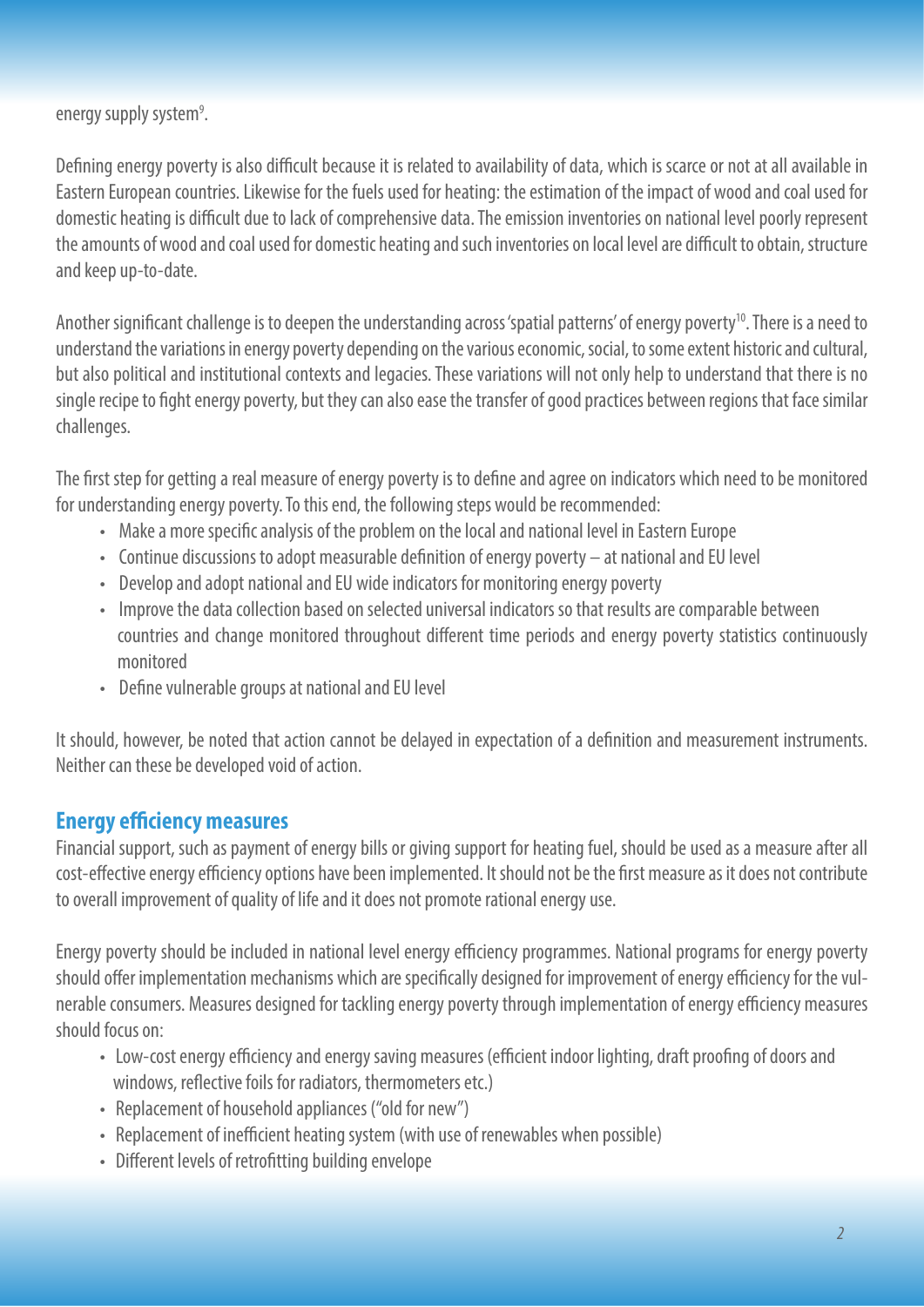- Deep renovation of the buildings whose occupants are vulnerable should be promoted and, if impossible due to deteriorated state of the building, replacement homes should be ensured.
- Subsidies, which are suitable and useful for energy poor households (e.g. high financing rates), should be shaped, especially for deep renovation of dwellings.
- Loans with no interest should be supported, also mainly for deep renovation.
- All state owned social housing should be renovated to improve the housing conditions.

Programs for increasing 'energy literacy' and energy advising should interlink with other energy efficiency programs. Vulnerable groups should be provided with information needed to understand their energy habits and read energy bills. Information on costs and benefits of different energy efficiency and energy savings should be available and presented in simple manner.

Energy efficiency programmes for energy poor should be carefully designed so that they would be available and accessible to those in need. It is important to minimise bureaucracy and if necessary free assistance should be provided for filling in documentation and applications for receiving various forms of support for energy efficiency.

Lack of funding for energy poverty abatement measures is a common problem in the Eastern Europe region, but also elsewhere. EU funding, i.e. through the cohesion funds, should offer funding lines targeted specifically for tackling energy poverty. On a national level, funds available through different schemes, i.e. through the Emissions Trading Scheme and other polluter pays schemes, or national lottery, should also be considered for funding energy efficiency improvements in vulnerable households.

In Eastern Europe countries it is often possible to find programs that support the payment of energy bills or heating fuel, which are of short-term on one-time character. It needs to be explored how funds from such programs can be reorganised to support longer-term steps, such as energy efficiency or renewables measures.

While most of the Eastern European region has high rate of electricity grid availability, there are still some locations without access to the grid. In such cases, in addition to all aforementioned energy efficiency measures, it is necessary to ensure access to electricity. When there is no cost-effective option to connect affected households to the power grid, option which can be considered is to develop support programs for installation of off-grid photovoltaic systems in remote areas as this would enable some energy poor households to get access to energy.

#### **Energy efficiency measures with impact on the air quality**

The deployment of old and inefficient stoves in the Eastern European countries is rather high. The use of heating stoves and boilers is typical for the areas that are not supplied with another infrastructure (district heating, gas infrastructure), have easy access to wood and coal, and are socially segregate. Even though regulations on the quality of the stoves are enforced, they will be applied to the newly produced equipment and the old stoves will not be affected; also, the penetration of the eco-labelled stoves will be slow due to the persistent use of the old stoves and the inability of energy poor households to invest in woodstove replacement.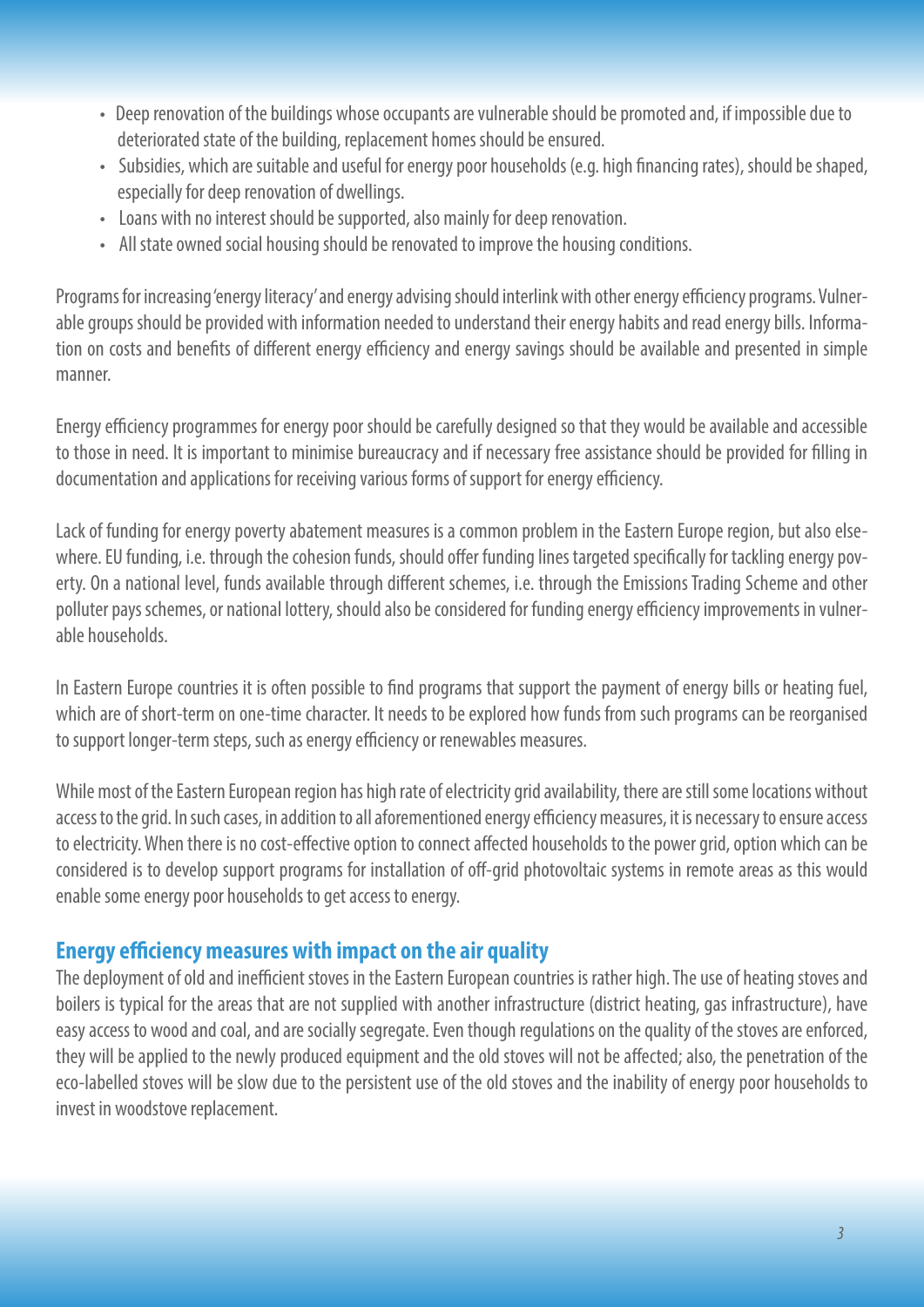This is why the following is recommended:

- strengthening the policy and regulation over heating practices and fuels,
- introduction of standards and protocols to ensure high-quality heating devices and fuels,
- systematic social support for vulnerable households for high-quality heating systems and fuels
- emission limits (PM, CO) for new stoves and boilers that are at least on a par with the upcoming eco-design standards for these appliances
- demand that old stoves and boilers that do not meet the limit values for old appliances (installed before 2010) have to be shut down or retrofitted with a filter
- heating systems to be subject to recurring measurements on site, which are done by the chimney sweeps
- before putting into operation, all appliances have to be checked and registered by a chimney sweep
- they also investigate the appliance at least two times in seven years (in addition to regular visits for maintenance/ usually once a year)
- only specific fuels are allowed to be used in appliances, e.g. only allowed to use firewood with a maximum humidity of 25% (fuel storage is regularly checked in the course of the fireplace inspection by the chimney sweeps)
- pellets and woodchips to be subject to certification schemes
- define the duties and the role of chimney sweeps by law
- fines for illegal burning should be high
- market incentive programs to provide funding for solar/geo-thermal heat as well as biomass appliances (pellet, wood chip or logwood boilers as well as specific pellet stoves)
- financial support for particle separators
- information and alerts about high exceeding of PM concentrations
- in-depth understanding of the energy behaviour associated with wood and coal use and the housing conditions

The woodstove changeout roadmaps might be an effective policy tools to achieve the positive change. They can support the local and national authorities in planning and designing effective joint policies that address energy, environmental and social challenges and strive for achieving sustainable, resilient and low-carbon future for their communities.

The enforcement of strict regulations and control over the heating devices and fuels used is very important, along with immediate start of replacement of old and inefficient heating equipment with new, highly efficient stoves on modern biomass. For this, adequate financial support schemes for energy poor households should be designed, accompanied by promotion of energy efficiency measures, RES deployment and strong awareness campaigns on energy poverty and air quality impacts on environment, economy, and health.

# **Pathways to structural solutions**

To improve the planning and implementation of energy poverty measures, the following recommendations on how to approach the shaping of those measures are suggested:

- Develop also long-term strategies, not only short-term measures
- Recognize locality-specific nature of the problem and involve local actors into designing strategies
- Ensure the sustainability of the energy poverty policy and measures by switching the responsibility for tackling the problem from local actors and NGOs to high level decision makers
- Build capacities of decision makers to take leading role in solving energy poverty issues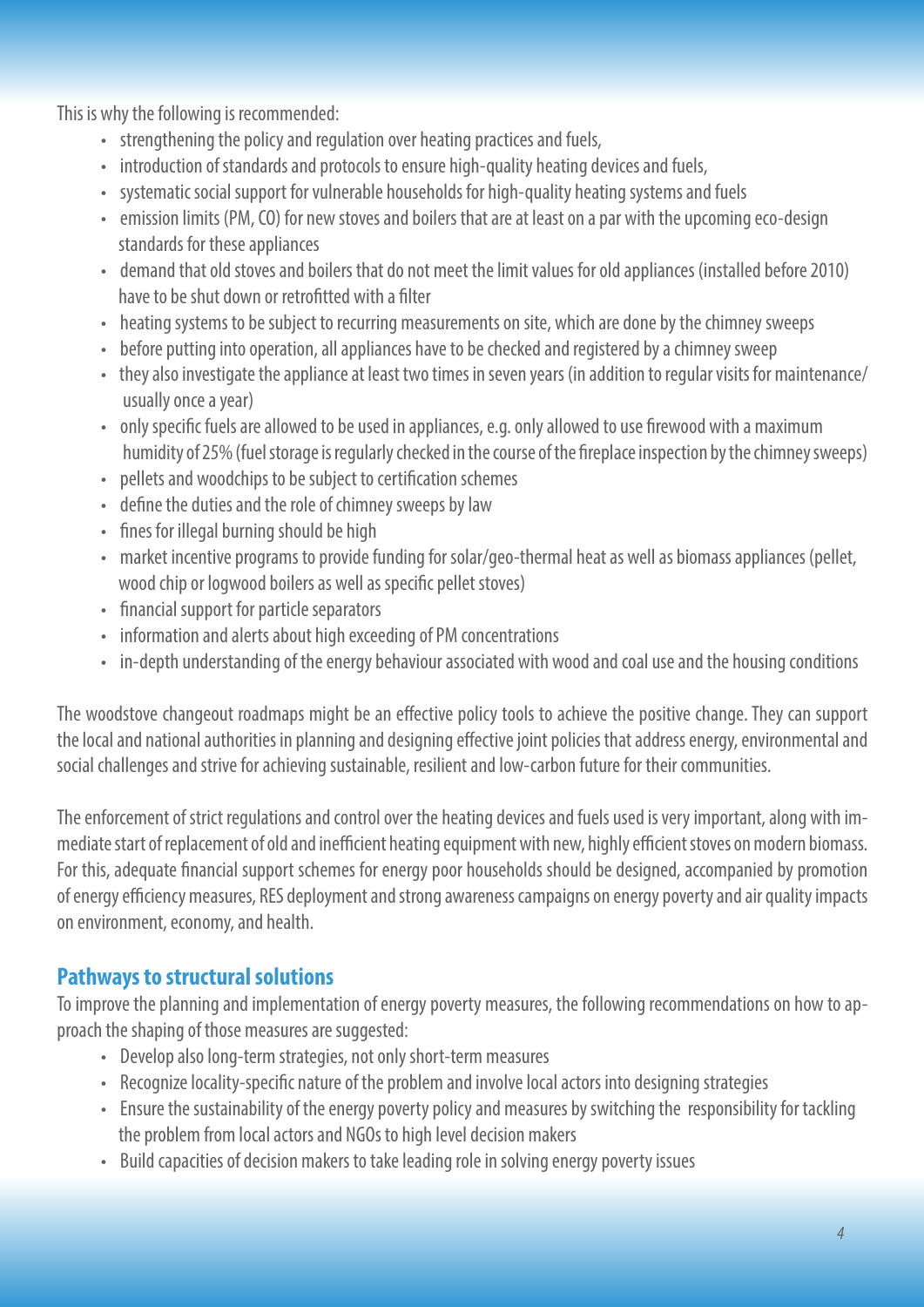- Design, implement and monitor energy poverty related policies in fully participatory manner involving wide range of interested stakeholders in the process, especially focusing on creating links between the social, energy and environmental sector
- Ensure monitoring and evaluation of energy poverty measures and programmes
- Strengthen the social actors, public authorities, researchers and academia as well as NGOs through ensuring more funding specifically targeted for energy poverty
- Stimulate connections between the social, energy, health and environmental institutions and stakeholders and ensure data exchange models
- Work towards aligning of energy and social policies (social support related to energy poverty and vice versa) and linking energy poverty policies with a wider array of policies, such as employment, housing or pension policies

While it is important to develop action at EU and national level, it needs to be emphasised that local action is also of paramount importance. The more locally one acts, the easier it becomes to cause synergies between stakeholders, to find agreement, to act within a common framework, to design suitable solutions, to find the necessary resources and maximize results.

Another important aspect for developing integrated and comprehensive policies is to do constant evaluation of success of the measures. It is important to judge the efficiency of measures against a quantification of results. All too often action is taken without following up on its impact, which brings uncertainty and inconsistency into the process of policymaking. In order to determine weather an action has been effective or not, it is essential to know in what respect the efforts and resources involved have reached their goal, what can be done to optimize for results and to compensate for the side-effects produced.

Integrated and comprehensive joint actions may bring significant reductions in the air pollution from residential burning. It is important to note that joint energy and social measures applied to energy poor households will not only improve the outdoor air quality, but also the indoor air and support improved housing conditions and quality of life.

Integrated measures and actions at local, national and European level to tackle air pollution will bring about significant benefits for all sectors. By reducing air pollution, decreased health expenditure, increased economic benefits and decreased climate impact may be expected. So, it is crucial to bring forward policies that adequately address all aspects of air pollution and ensure co-benefits for the energy, climate, environment, economy and health.

### **The InventAir Team**



The opinions put forward in this poster are the sole responsibility of the authors and do not necessarily reflect the views of the Federal Ministry for the *Environment, Nature Conservation and Nuclear Safety (BMU).*

*This project is part of the European Climate Initiative (EUKI) of the German Federal Ministry for the Environment, Nature Conservation and Nuclear Safety (BMU). It is the overarching goal of the EUKI to foster climate cooperation within the European Union (EU) in order to mitigate greenhouse gas emissions.*